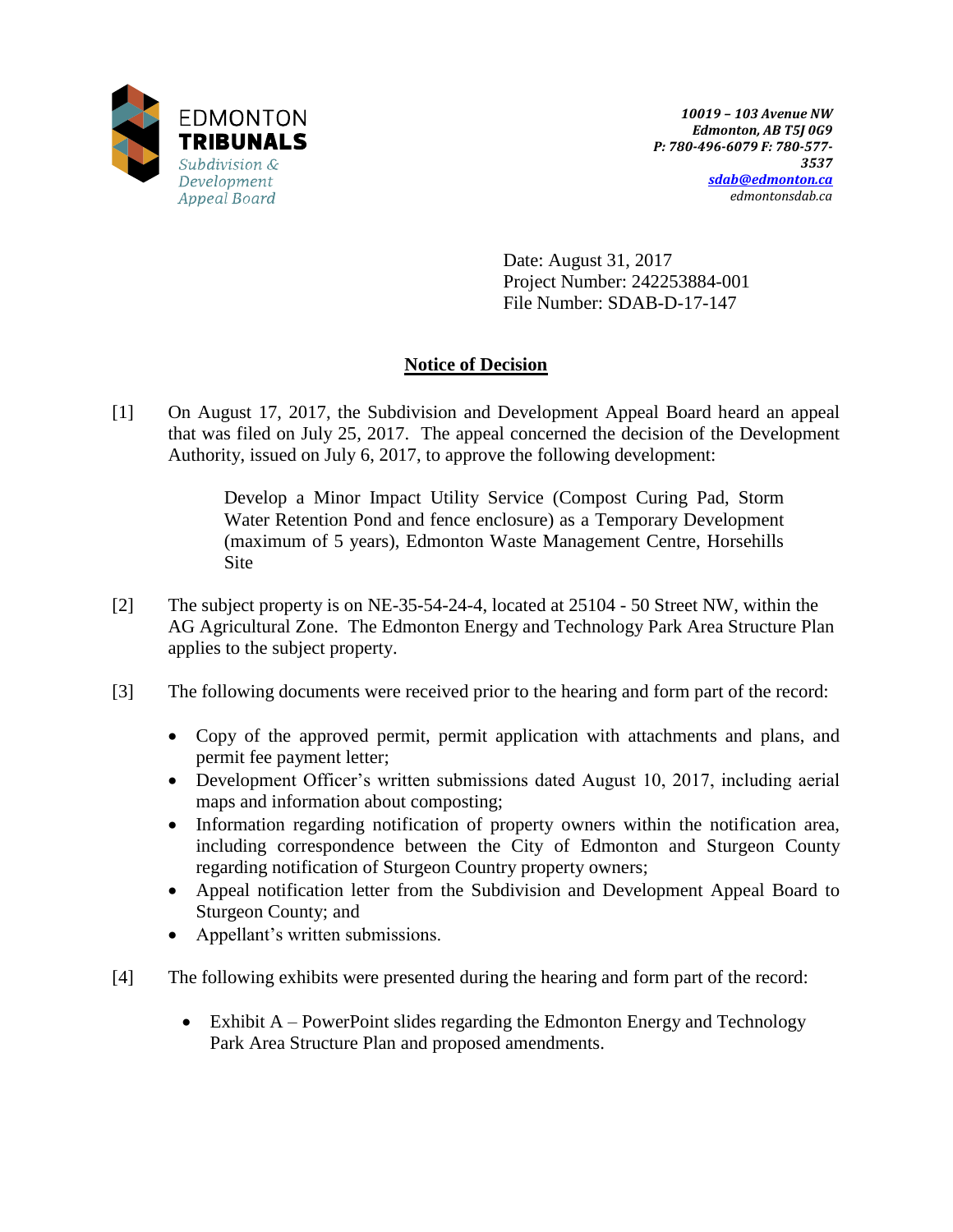### **Preliminary Matters**

- [5] At the outset of the appeal hearing, the Presiding Officer confirmed with the parties in attendance that there was no opposition to the composition of the panel.
- [6] The Presiding Officer outlined how the hearing would be conducted, including the order of appearance of parties, and no opposition was noted.
- [7] The appeal was filed on time, in accordance with section 686 of the *Municipal Government Act*, RSA 2000, c M-26.

#### **Summary of Hearing**

- *i) Position of the Appellant, Mr. A. Maxfield*
- [8] At the Board's request, Mr. Maxfield referred to an aerial map and identified that he lives just north of Highway 37 (259 Avenue NW) and east of Range Road 240. Both Highway 27 and Range Road 240 are paved. Access to the subject Site is via 50 Street, which is an oiled road.
- [9] Mr. Maxfield reviewed his written submissions and reiterated his concerns about the development's potential noise and odour impacts, as well as the potential for it to attract seagulls and other birds. He questioned whether the proposed development would aggravate his existing health condition.
- [10] On the southern portion of the subject Site, the City operates a snow dump yard. The existing security light for this yard illuminates into his home and his neighbour's home at night. He questioned whether this light could be adjusted so that it does not illuminate as far.
- [11] During a recent bout of high winds, the sand on the existing cement pad located on the subject Site spun into the air, heavily impacting visibility. He expressed concerns about the impact of high winds on the proposed compost curing pads, and questioned whether appropriate dust control mechanisms would be put in place. The majority of winds in the area blow from the northwest.
- [12] To mitigate his concerns, he would like the City to construct a large berm and ensure that noise levels are monitored. The berm would hide the proposed development from public view off of Highway 37. The development should also be fenced.
- [13] Finally, he questioned how the cured compost would be disposed of, and whether the finished product would be sold commercially.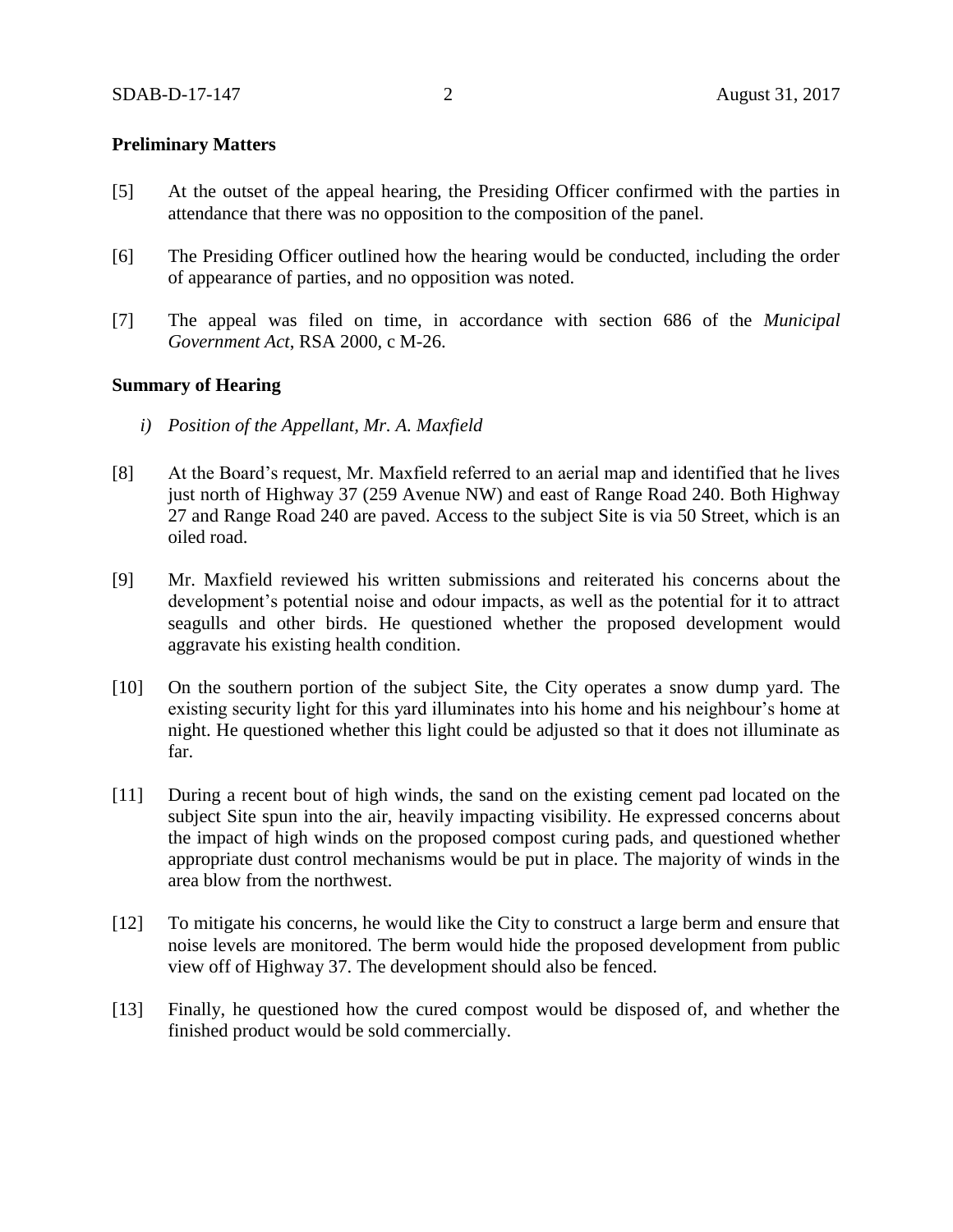#### *ii) Position of the Development Authority*

- [14] The Development Authority was represented by Development Officer, Mr. P. Kowal. He was accompanied by representatives from various City of Edmonton Departments: Mr. G. Beck of City of Edmonton Regional and Economic Development (Edmonton Energy and Technology Park), Ms. M. Lee and Mr. J. Gallinger of Waste Management Services.
- [15] Referring to the 60 metre notification map, Mr. Kowal explained that he sent a copy of the map to Sturgeon County to obtain contact information for the Sturgeon County property owners residing within the 60 metre radius. Notification letters were sent based on this information, and the Appellant does not appear to be within the notification area.

#### The Development Officer's Review

- [16] Regarding the Use class of the proposed development, Mr. Kowal explained that there is only one other compost curing operation within the city. That operation is integrated on a much larger site that addresses the multiple stages involved with waste management. That larger facility is located in a direct control zone.
- [17] By contrast, the proposed development consists only of the final stage of compost curing, which was why he felt it would be appropriately classified as a Minor Impact Utility Service within the AG Agricultural Zone. He was not aware of any other compost curing facility classified as a Minor Impact Utility Service.
- [18] The Board noted that within the AG Zone, Major Impact Utility Service is not a listed use. After reviewing the definitions for both Major and Minor Impact Utility Service, the Board noted that the former makes reference to major impacts on the environment, including developments with "potential emissions", whereas the latter references only "some impact". Both definitions also list various examples. The Board questioned whether the proposed development, with its potential for odourous emissions, should be properly classified as a Major Impact Utility Service.
- [19] Mr. Kowal explained that the proposed compost curing pad is the final stage of a ninestage waste management process, therefore, no raw materials will be shipped to the Site. The definition for Major Impact Utility Service includes examples such as sewage treatment plants and sewage lagoons, which hold primary sources of waste and is distinguishable from a curing pad. A compost curing pad is also different from a sludge disposal pond. In the latter, a hydrovac cleans out the raw material from underground, with the collected matter shipped to a pond for settling. Sludge disposal also serves a different purpose from compost curing.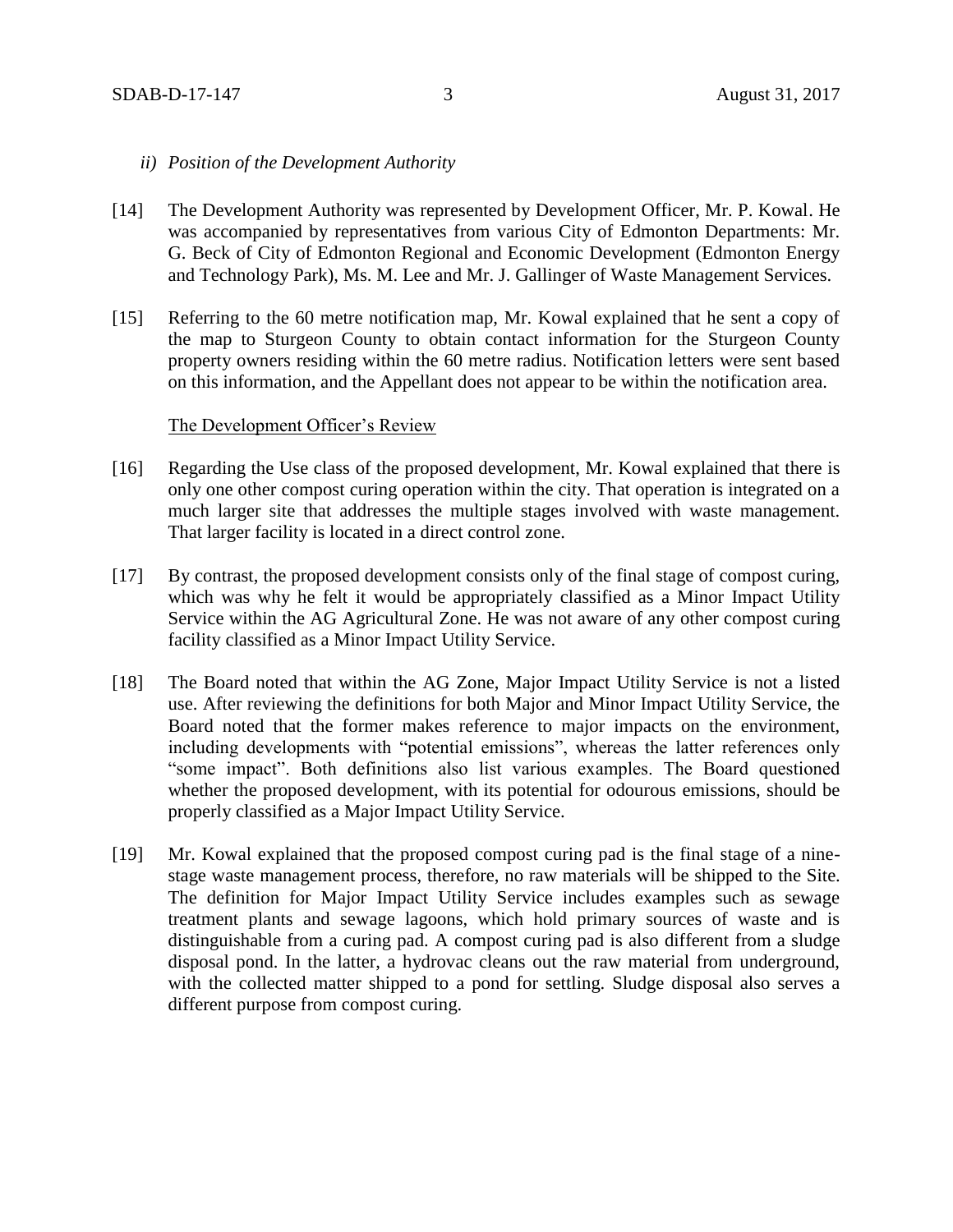- [20] In his view, the curing pad is similar to a storage yard, which is a listed example within the definition of Minor Impact Utility Service. He explained that during the curing process, some of the dirt is rotated occasionally to circulate oxygen through the compost. However, once the curing is completed, the product remains stored on-site until it is packaged for delivery.
- [21] Regarding the Appellant's concerns, Mr. Kowal emphasized that the only landscaping variance required is along 50 Street. The Appellant's suggestion for a berm along Highway 37 (259 Avenue NW) would result in a very long berm for what will effectively be a temporary development.
- [22] Landscaping could also affect future subdivision, where landscaping could be strewn across multiple lots with multiple zoning. Landscaping could also interfere if additional accesses are needed for subdivided lots.

### Compatibility with the Edmonton Energy and Technology Park Area Structure Plan (the "ASP")

- [23] Upon questioning by the Board regarding the proposed operation and its fit within the Area Structure Plan, Mr. Kowal deferred to Mr. Beck.
- [24] Mr. Beck reviewed the history of the ASP, which was adopted in 2010. Since then, many arterial roadways and infrastructure need to be updated. In September 2017, a public hearing will be held regarding amendments to the ASP. One of the proposed amendments is the inclusion of a Medium Industrial Precinct, in which Major Impact Utility Services would be contemplated. These precincts will guide the rezoning that will be supported within the ASP, as well as the developments that would be supported during the transitional period. That being said, interim uses will remain primarily agricultural, and it is expected that agriculture will continue to dominate the area for the next few decades, with a build out of 30 to 50 years.

#### The Proposed Development: Operations and Impact Management

- [25] Mr. Kowal deferred to Ms. Lee and Mr. Gallinger from Waste Management Services to provide greater context regarding the development. Mr. Gallinger explained that the current City of Edmonton Waste Management Centre ("EWMC") is a much largersite consisting of numerous facilities involved in the waste management process, including sewage lagoons, transfer stations for garbage drop-off, a waste-to-energy plant, and a compost curing pad. This curing pad was built in 1999 and is no longer adequate to serve the City's needs, and the footprint of the Site itself has been exhausted.
- [26] In Mr. Gallinger's view, a properly managed curing process is not particularly odourous. In April, the EWMC invited residents in the vicinity of the proposed development to tour the facility, including the compost curing pad. The Appellant was one of the attendees and at the time, it did not appear that there was any concern about odours.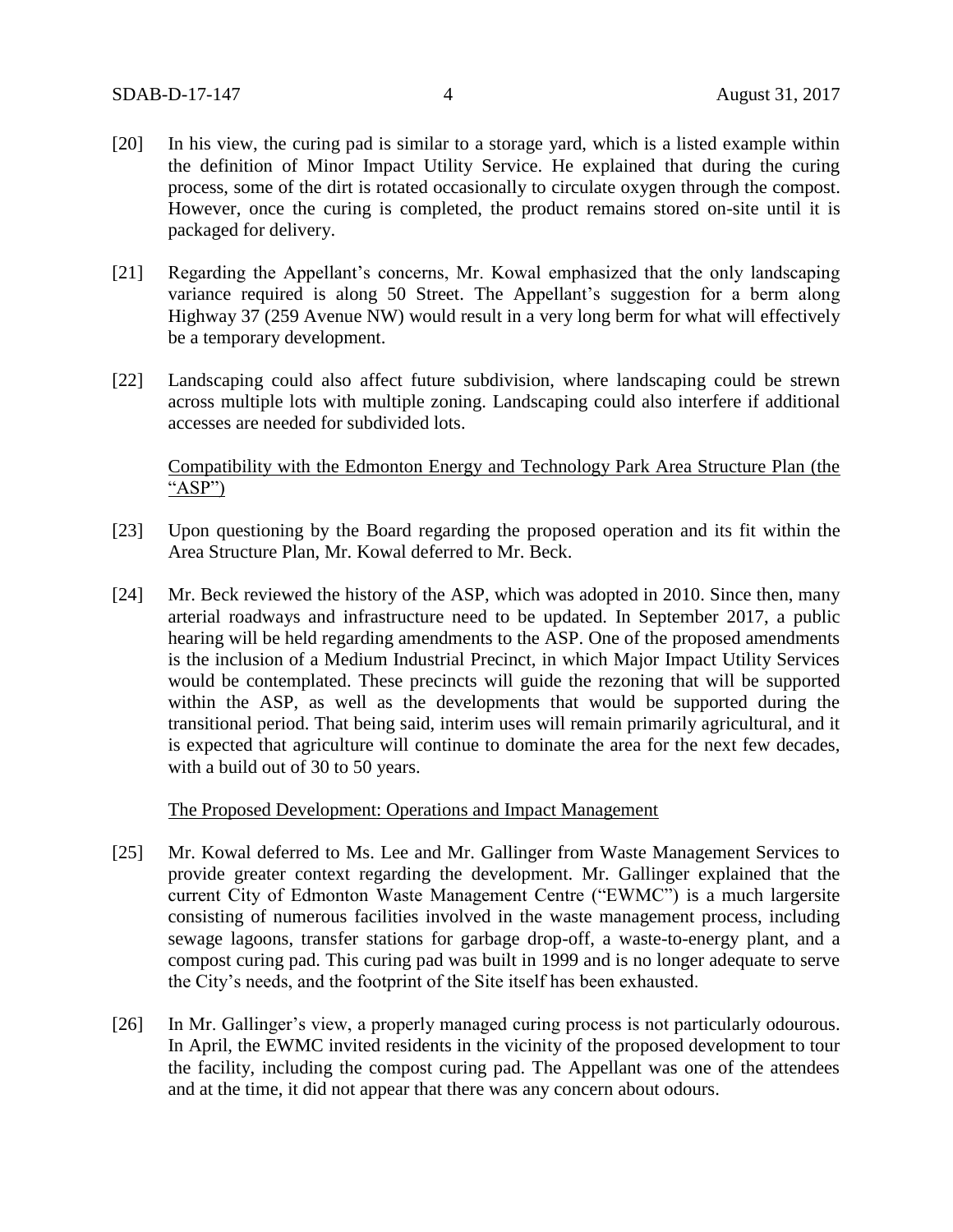- [27] The EWMC is also governed by provincial regulations, which have stringent controls for site activities. For example, turning of composting piles may be restricted depending on wind direction, and all turning must be completed by 4:00 p.m., before residents return to their homes from work. The existing odour management plan for the EWMC is for the entire site, therefore, it must take into account all odourous activities from the various onsite facilities.
- [28] By contrast, though the proposed development will remain governed by stringent provincial regulations, the odour management plan for the proposed site will likely be less intensive than the EWMC plan, since the proposed Site will only house a compost curing pad. However, one of the impact management mechanisms at the EWMC site which will carry over to the proposed development is a hotline that nearby residents can utilize to submit concerns about odour or dust. In cases where multiple calls are received within a certain timeframe, an outside independent consultant attends the Site to investigate the complaints.
- [29] Waste Management Services would not be opposed to Board-stipulated conditions regarding odour management, should it be a requirement for the development permit. However, it would be preferable to leave regulation of the compost curing pad to the provincial regulator rather than through the Subdivision and Development Appeal Board.
- [30] Alberta Environment has not reviewed the proposed curing pad. They will do so only after a development permit is granted. Waste Management Services had previously obtained a development permit for the same development at a different site; however, upon review by Alberta Environment, that site was denied approval by the provincial regulator. It is possible that even if the Board approves the subject development, Alberta Environment may still deny the site.
- [31] Dust and noise control methods will be through restriction of operating hours, with more activity during the summer months. However, Waste Management Services is amenable to altering its hours of operation based on community needs. Their policy is to allow only one shift for a maximum of 12 hours, which also limits the hours of operation.
- [32] The only traffic to and from the Site will be for the delivery of compost and pick-up of the cured product. An maximum of 10 to 12 trailers per day is anticipated. The schedule for the trailers can be staged to minimize impact. The final product is sold only to commercial clients, mostly for the Alberta coal mines. There would be no additional traffic from individuals as the product is not sold to the general public.
- [33] Regarding the Appellant's concerns about lights from the Site, Waste Management Services confirmed that no additional lights will be installed to the north side of the Site where the curing pad will be constructed. However, the south side of the Site, which houses the snow dump operation, is maintained by Transportation Services.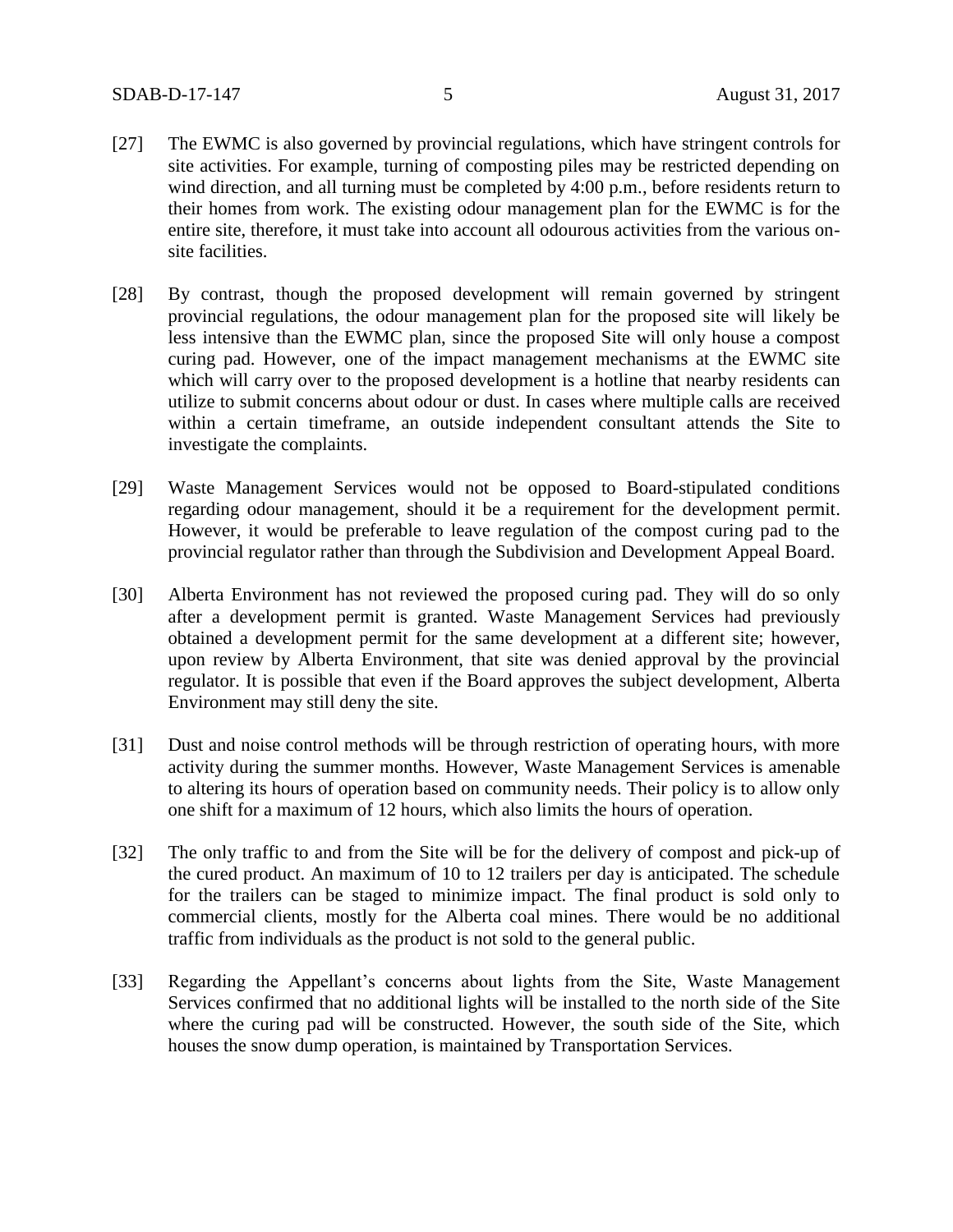[34] Mr. Gallinger confirmed that the development will require a phased development, and the consultant has recommended a south-to-north construction schedule based on access off 50 Street. He emphasized that the proposed development is for a five year term, as Waste Management Services is still examining options for permanent operations. They do not intend to develop the full site, thought it may be possible in the future.

### *iii) Rebuttal of the Appellant*

[35] Mr. Maxfield's main concern is that the City commit to mitigation measures for dust control and visual impacts. He acknowledged that he was not included in the 60 metre notification, but in his view, he resides on a portion of the land that is within the notification area, and he would like to be included in such types of notifications in the future. The Board explained that the City of Edmonton has no access to the personal information of property owners outside its jurisdiction; his request would have to be taken up with Sturgeon County.

# **Decision**

- [36] The appeal is DENIED and the decision of the Development Authority is CONFIMRED. The development is GRANTED as approved by the Development Authority, subject to the CONDITIONS as set out in Permit 242253884-001, issued on July 6, 2017, in addition to the following conditions:
	- 1) Turning of outdoor composting piles must be done before 3:00 p.m. to reduce potential odours in the evening.
	- 2) Turning of compost piles must be reduced or stopped during conditions of high potential odour migration to communities. During such weather conditions, only older mature piles of compost are to be turned.
	- 3) Operating hours are restricted to 7:00 a.m. to 7:00 p.m.
- [37] In granting the development, the following VARIANCE to the *Edmonton Zoning Bylaw* is allowed:
	- 1) Section 55.3 is waived, and no landscaping is required for the Front Setback abutting 50 Street, and Rear and Side Setbacks abutting 259 Avenue (Highway 37).

# **Reasons for Decision**

[38] The proposed development is for a Minor Impact Utility Service, which is a Discretionary Use in the AG Agricultural Zone.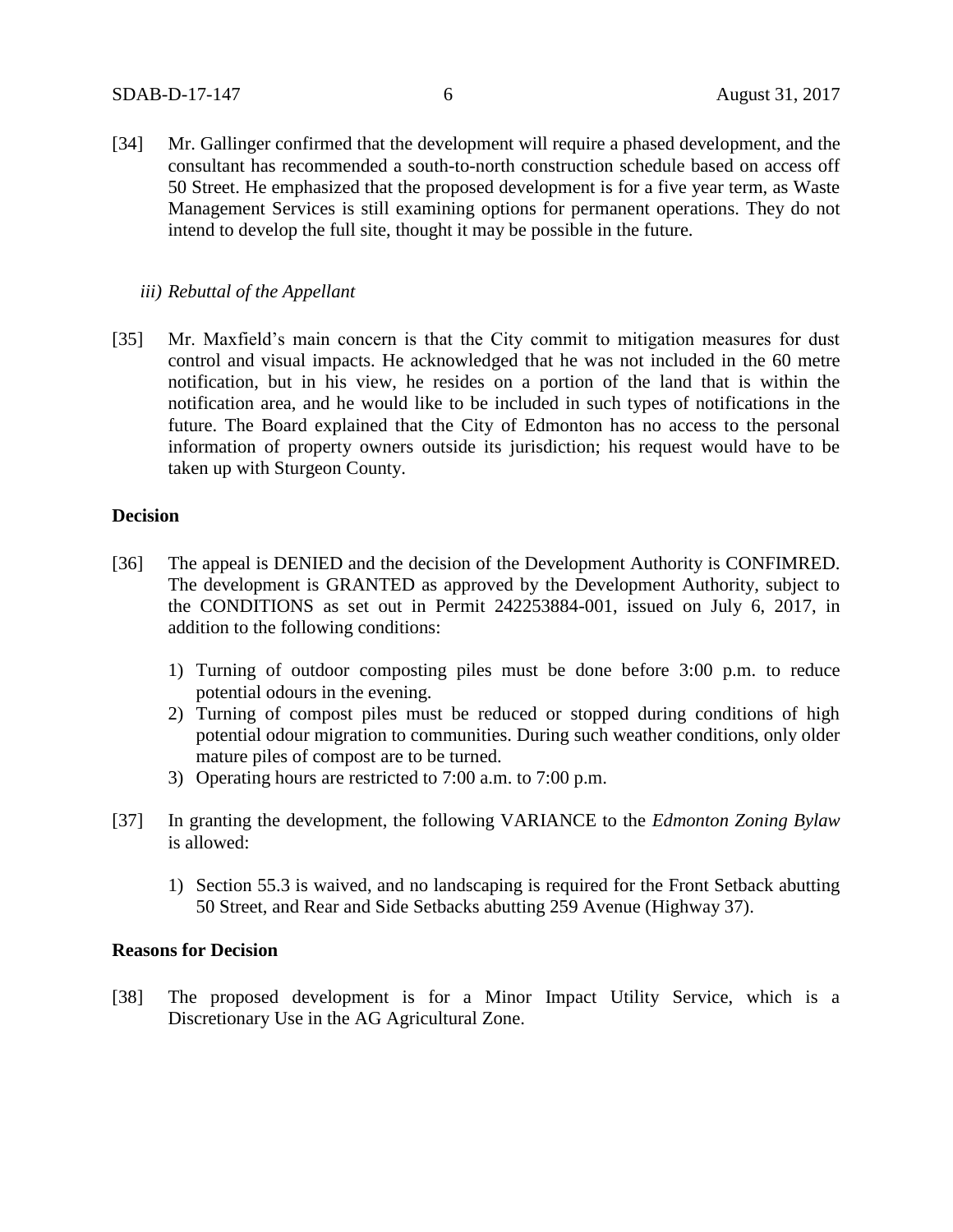- [39] Under section 685(2) of the *Municipal Government Act*, "any person affected by an order, decision or development permit made or issued by a development authority may appeal to the subdivision and development appeal board." The Appellant confirmed that he did not receive notice of the development as his property is not located within the 60 notification area. However, he identified that his property is located just north of the proposed development, across from Highway 37 (259 Avenue). In his view, he is a person who may be potentially affected by the proposed development. The Board accepted his position and proceeded to hear his appeal.
- [40] Under section 687(3)(d) of the *Municipal Government Act*,

In determining an appeal, the subdivision and development appeal board …

(d) may make an order or decision or issue or confirm the issue of a development permit even though the proposed development does not comply with the land use bylaw if, in its opinion,

(i) the proposed development would not

(A) unduly interfere with the amenities of the neighbourhood, or

(B) materially interfere with or affect the use, enjoyment or value of neighbouring parcels of land,

and

(ii) the proposed development conforms with the use prescribed for that land or building in the land use bylaw.

- [41] The proposed development requires one variance to the landscaping regulations under the *Edmonton Zoning Bylaw*. The landscaping requirements were waived by the Development Authority. This Board confirms the decision of the Development Authority, and finds that the proposed development will not materially impact the neighbourhod or neighbouring parcels of land for the following reasons:
	- a) The Board heard that there were concerns about potential odour from the proposed compost curing pad, as well as an increase in dust movement created by the compost piles sitting in the open. However, Waste Management Services submitted that an odour management plan will be put in place, and that compost curing activities are governed under strict provincial regulations. These regulations include the restriction of turning compost piles under certain environmental conditions. The Board is satisfied that odour and dust concerns will be managed appropriately.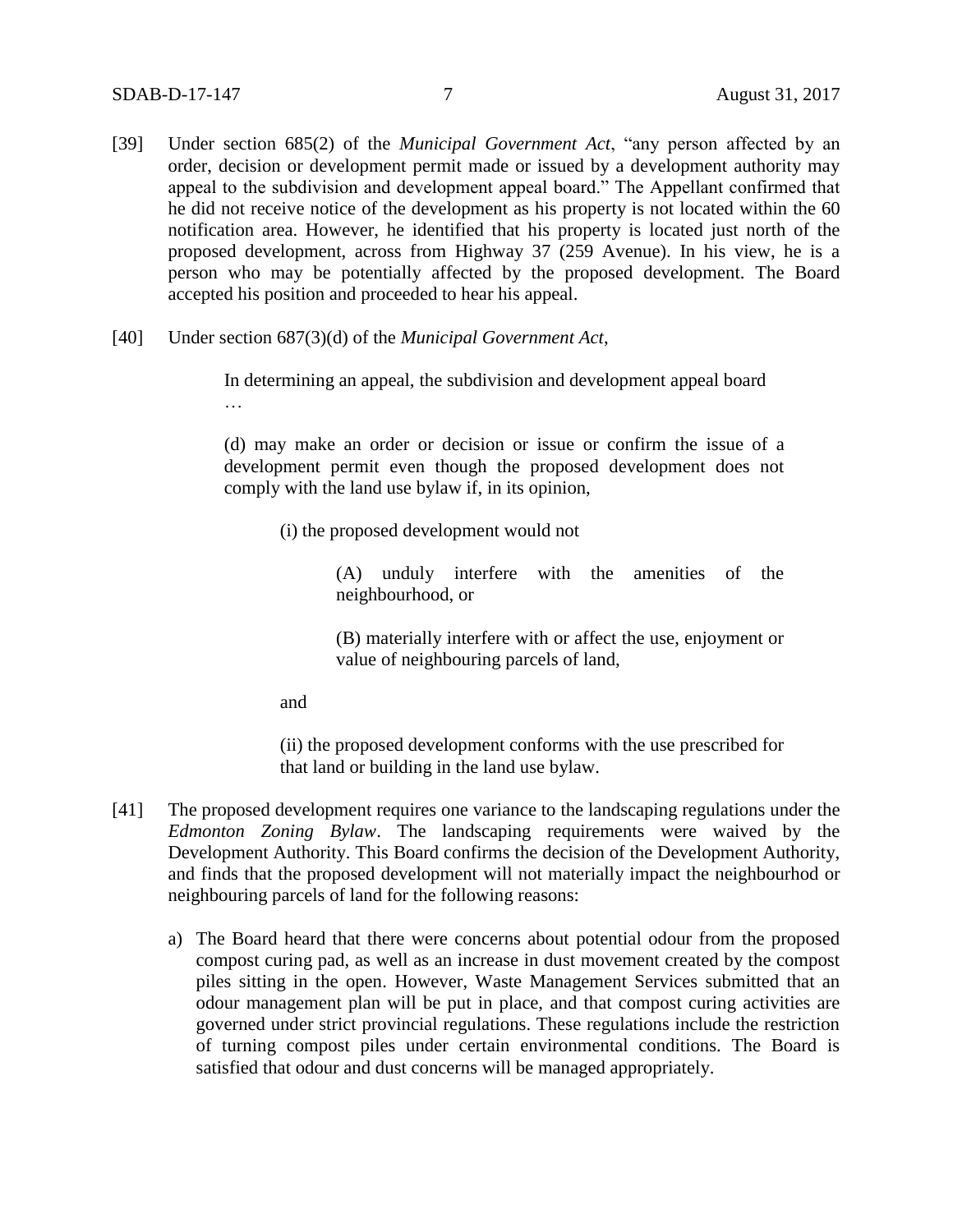- b) In addition to the provincial regulations, the Board has imposed additional operational conditions upon the development, including the restriction of its operations between the hours of 7:00 a.m. and 7:00 p.m., and the requirement that compost piles be turned no later than 3:00 p.m. These conditions will further mitigate the concerns regarding dust and odour.
- c) The Appellant expressed concerns over the existing light emission from the subject Site. However, the existing lighting is located on the southern portion of the Site, which is a snow dump site and is not managed by Waste Management Services. The Board was also assured that no such lighting will be installed on the northern portion of the Site.
- d) The Appellant suggested the construction of a berm along Highway 37 to mitigate the visual impact of the proposed development. However, the compost curing pad is separated from the lots to the north by Highway 37. Furthermore, the proposed development will have a south-to-north construction, while the nearest property to the north is located 116 metres from the northernmost portion of the subject Site. These factors will mitigate the potential visual impact of the compost curing pad along Highway 37.
- [42] For the above reasons, the Board finds that the proposed development will not unduly interfere with the amenities of the neighbourhood, nor materially interfere with or affect the use, enjoyment or value of neighbouring parcels of land. The appeal is denied.

RS Com

Brian Gibson, Presiding Officer Subdivision and Development Appeal Board